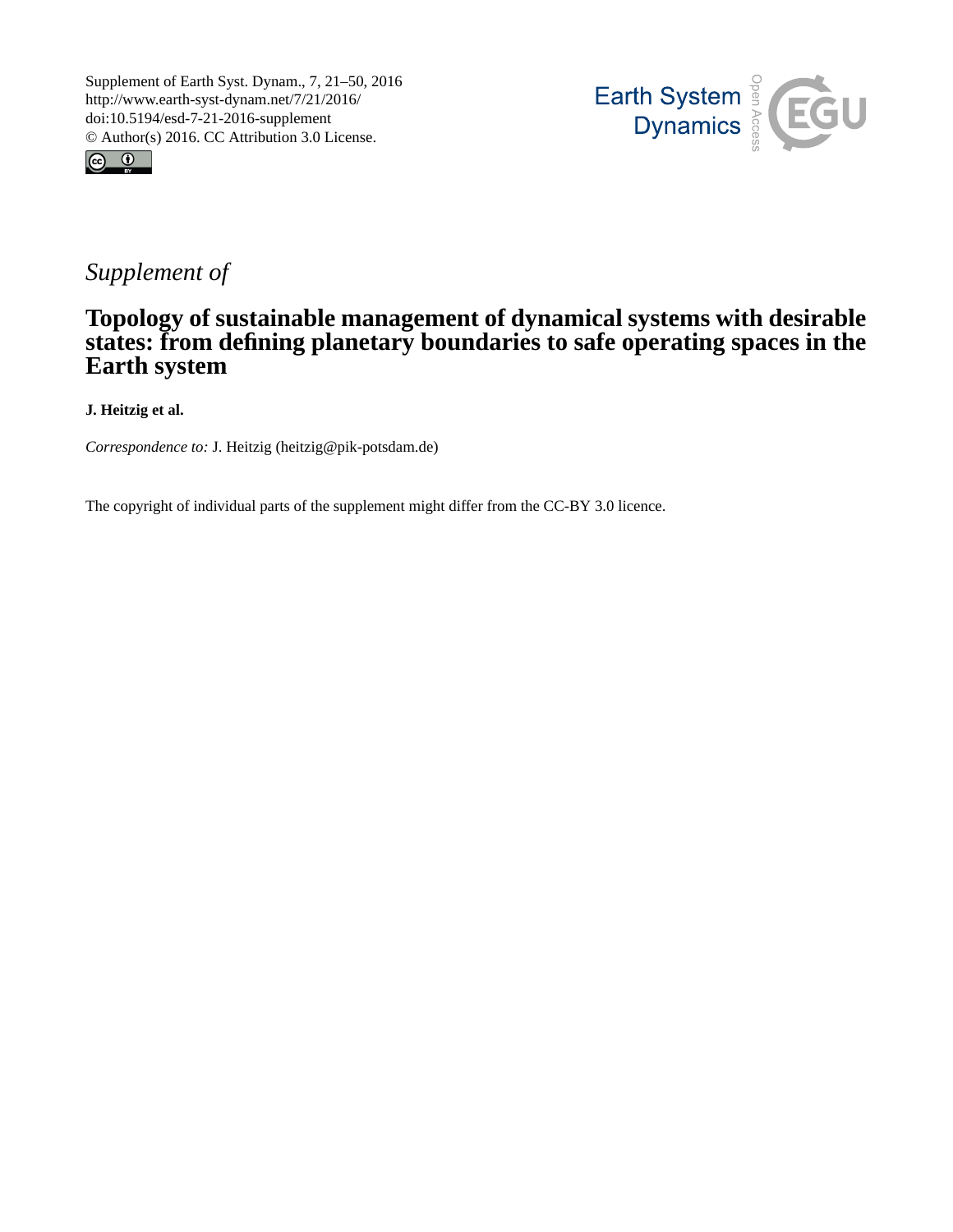Manuscript prepared for Earth Syst. Dynam. with version 2015/09/17 7.94 Copernicus papers of the LATEX class copernicus.cls. Date: 9 November 2015

## **Supplementary Information**

#### **Supplement 1: Competing plant types model design**

Although it is known that many plants modify the soil in ways that benefit their own growth, e.g. via influencing microbial communities and biogeochemical cycling (e.g.,

- <sup>5</sup> [Kourtev et al.](#page-3-0) [\(2002\)](#page-3-0); [Read et al.](#page-3-1) [\(2003\)](#page-3-1)) and empirical evidence exists that this has effects on interspecies plant competition (e.g., [Poon](#page-3-2) [\(2011\)](#page-3-2)), we know of no formal model that would allow to study the resulting feedbacks between two plants and is simple enough for the purpose of illustrating
- <sup>10</sup> our theory in an adequate amount of space. The best existing candidate models seem to be the four-dimensional model of a two-species plant-soil-feedback by [Bever](#page-3-3) [\(2003\)](#page-3-3) (see also [Kulmatiski et al.](#page-3-4) [\(2011\)](#page-3-4)) and the spatially resolved model of an invading plant by [Levine et al.](#page-3-5) [\(2006\)](#page-3-5), which however
- does not model other species explicitly. For this reason, we chose to design a conceptual model of two fictitious plant types each of which grows according to the well-established logistic growth dynamics leading to an initially exponential growth that is dampened by intraspecies competition. In or-
- <sup>20</sup> der to keep the state space dimension at only two dimensions so that state space diagrams can be plotted, we refrained from modelling the soil characteristics via dynamic variables as in the other models, and instead represented the soil modification effect by simply assuming that the two species' undamp-
- <sup>25</sup> ened growth rates are proportional to some carrying capacities  $K_1, K_2$  that the current soil composition implies for the two species, and that  $K_1, K_2$  depend directly on the existing

two populations  $x_1, x_2$  in some simple way. In order to study the effect of soil modification alone, we did not include other interspecies interactions such as direct interspecies competition for resources. [Levine et al.](#page-3-5) [\(2006\)](#page-3-5) also assume dampened growth with a basic rate that depends on the existing population, but they only focus on a single species and assume a fixed carrying capacity, which we find somewhat im-<sup>35</sup> plausible in view of the empirical evidence presented in [Poon](#page-3-2) [\(2011\)](#page-3-2). Because we wanted to produce a conceptual model that illustrates the topological landscape in a multistable system, we needed to make sure the actual functional form we chose for  $K_1, K_2$  produces a multistable system. This was <sup>40</sup> achieved by assuming that the effect of the two populations  $x_1, x_2$  on the two carrying capacities  $K_1, K_2$  is nonlinear in the sense that the marginal soil improvement by plants of the same species is declining with higher populations while the marginal effect of plants of the other species is increasing with their population. We are not claiming that this is so in real-world plant-soil-feedback systems, but believe that the alternative assumption of a linear relationship seems unlikely. We then chose a very simple formula for  $K_1, K_2$  that has these properties:

$$
K_1(x_{1,2}) = \sqrt{x_1(1-x_2)} \le 1,
$$
  

$$
K_2(x_{1,2}) = \sqrt{x_2(1-x_1)} \le 1.
$$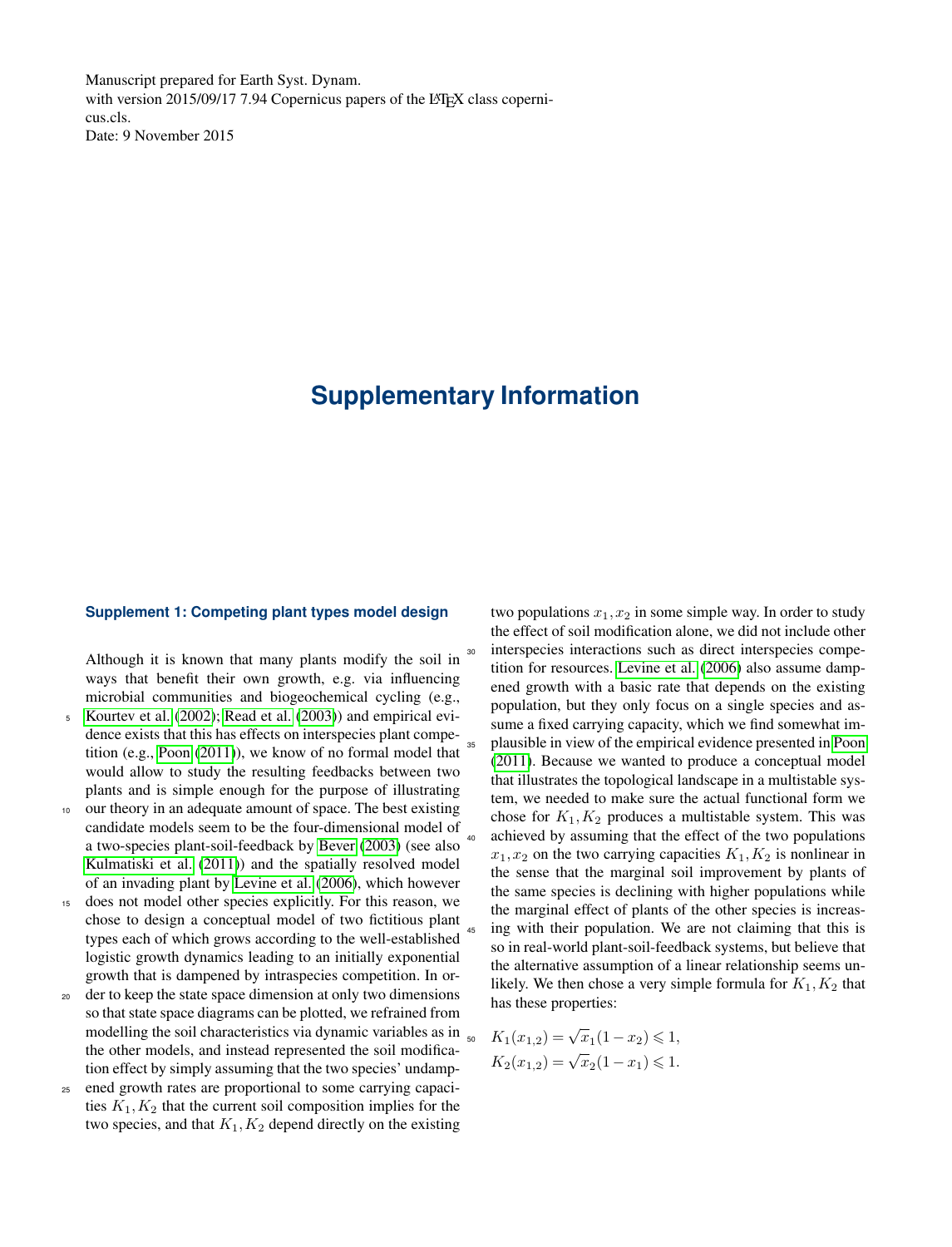#### **Supplement 2: Complete main cascade example**

We include this synthetic example (without figure) to show that all of the regions from the main cascade and the manage-55 able partition may be nonempty at once. In order to produce 105 eddies, it needs to be at least two-dimensional. For simplic-

ity, our example has a circularly symmetric default dynamics in 2D polar coordinates  $r, \phi$ :

$$
\dot{r} = f(r) = -\frac{r(r-2)(r-3)(r-5)(r-6)(r-8)(r-11)}{(9+r)^3},
$$
  
\n
$$
\dot{\phi} = g(r) = r(r-5.5)(r-8)(r-8.5)(r-11)/100.
$$

It has a stable fixed point at  $r = 0$ , stable limit cycles at  $r \in \{3, 6, 11\}$ , unstable ones at  $r \in \{2, 5, 8\}$ , and changes in  $_{115}$ rotational direction at  $r \in \{5.5, 8.5\}$  (between limit cycles) and on the stable limit cycles at  $r \in \{8, 11\}$ .

- <sup>65</sup> We assume the management options are so that the admissible trajectories are those with  $\dot{r} \in [f(r) - 1/5, f(r) + 1/5]$ and  $\phi = g(r)$ , i.e., one can row only radially, with a relative speed of at most  $1/5$  and arbitrarily large acceleration. For r in the intervals  $R_1 \approx [.01, 1.8], R_2 \approx [3.65, 4.05],$
- $R_3 \approx [6.7, 7.7]$ , and  $R_4 \approx [11.05, \infty)$ , we have  $f(r) < -1/5$ so that no stopping or rowing "outwards" is possible in the corresponding rings, while rowing "inwards" is always possible. If we choose the sunny region to be the (not circularly symmetric) half-plane  $X^+ = \{y = r \sin \phi > 1\}$ , then the up-
- $75$  stream U is the interior of the region outside  $R_3$ , with approx.  $r > 7.7$ ; the downstream D is the half-open ring between the outer bounds of  $R_2$  and  $R_3$ , with approx.  $r \in R_3$ (4.05,7.7]; the unique trench is slightly larger than the disc  $r \leq 1$ ; the unique abyss is approx. the ring with  $r \in (1,1.8)$
- $\frac{1}{80}$  including  $R_1$ ; and the unique eddy equals approx. the ring with  $r \in [1.8, 4.05]$  including  $R_2$ .

#### **Supplement 3: Relationship to viability theory**

The vast mathematical literature on viability theory (VP), summarized in [\(Aubin, 2009;](#page-3-6) [Aubin et al., 2011\)](#page-3-7), also treats

- <sup>85</sup> the question of which regions of state space can be reached from which others when a system's dynamics has some additional degrees of freedom that may represent unknown internal components such as human behaviour, or unknown external drivers, or options for management or control.
- Its fundamental concepts of *viable domain, viability kernel,* and *capture basin* correspond to our notions of *sustainable set, sustainable kernel,* and sets of the form  $\rightsquigarrow_K A$ , but the concepts differ in that we require these sets to be topologically open, to account for possible infinitesimal pertur-
- bations. In VP, these and other sets are usually required to be closed instead, and while this has some advantages for proving deep results such as certain convergence properties, it also requires VP to focus on a more restrictive class of systems (differential inclusions and/or Marchaud maps, vector
- <sup>100</sup> spaces as state spaces) than we do. While our purely topo-

logical existence proof only relies on the fact that the sustainable sets form a kernel system, the proof that a viability kernel exists is harder and requires additional smoothness assumptions on the system of possible trajectories.

On the other hand, we have added the distinction between default and alternative trajectories here to be able to talk about the consequences of having to manage a system only temporarily or repeatedly. Consequently, our notion of *shelter* has no counterpart in standard VP, and our notion of *in-*<sup>10</sup> *variance* differs from theirs since it refers to the default dynamics only.

Similarly, our notion of *stable reachability* differs in two important ways from VP's notion of reachability: On the one hand, we require it to be "safe" against infinitesimal perturbations, on the other, we allow a trajectory to need infinite time to reach a target exactly (which does not count as reachable in VP) if it can reach arbitrarily small neighbourhoods of the target in finite time, so that in our theory, asymptotically stable fixed points are reachable via the default dynamics. This difference can easily be seen in a slightly changed version of the main text's Fig. C2 (top-right): Assume  $\dot{x} = -r - x^2$ and  $\dot{r} \in [-1,0]$ , i.e., management can only move to the left. While in our theory, the stable branch is stably reachable from below, it is not so in VP since that takes infinite time.

Despite these differences, algorithms such as the tangent [m](#page-3-8)ethod and the viability kernel algorithm by [Frankowska](#page-3-8) [and Quincampoix](#page-3-8) [\(1990\)](#page-3-8) are quite helpful in our context, too, and we have the following approximate correspondences: U  $\approx$  capture basin of S; M  $\approx$  viability kernel of  $X^+$ ; U +  $D \approx$  capture basin of M (this was also called a "resilience" basin" in [Martin](#page-3-9) [\(2004\)](#page-3-9); [Rougé et al.](#page-3-10) [\(2013\)](#page-3-10));  $E^+ + \Upsilon^+ \approx$ the "shadow" of  $X^+$ ; and  $\Theta \approx$  "invariance kernel" of  $X^-$ . In the reachability network of networks, the union of ports and rapids "between" two given ports  $P, P'$  (and similarly <sup>135</sup> for harbours and docks) corresponds to what is called a "connection basin" between  $P$  and  $P'$  in VP.